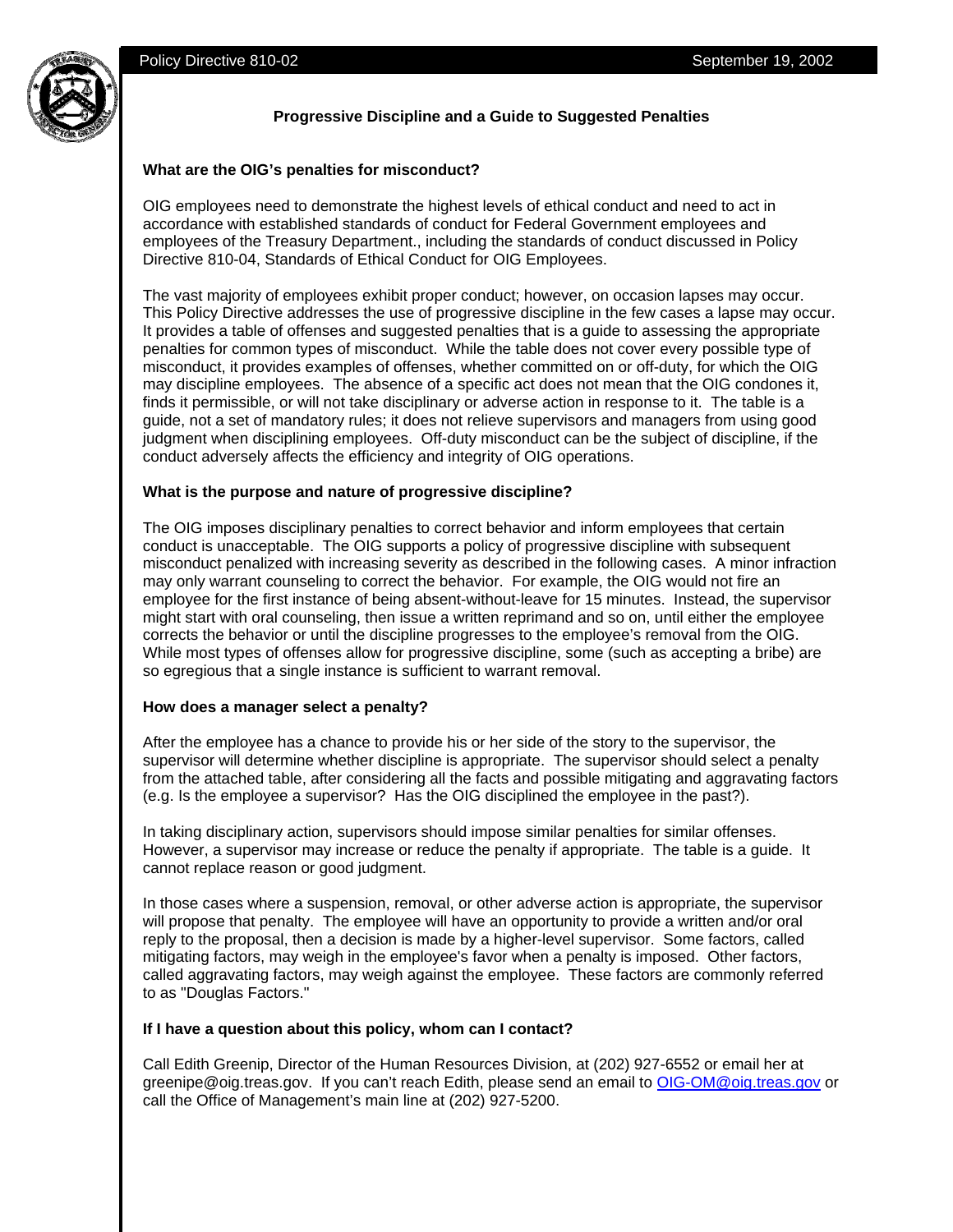# Table of Offenses and Suggested Penalties

|    | <b>Nature of Offense</b>                                                                                                                                                                                                        | 1 <sup>st</sup> Offense                   | 2 <sup>nd</sup> Offense                   | 3 <sup>rd</sup> Offense         |
|----|---------------------------------------------------------------------------------------------------------------------------------------------------------------------------------------------------------------------------------|-------------------------------------------|-------------------------------------------|---------------------------------|
|    | <b>Attendance</b>                                                                                                                                                                                                               |                                           |                                           |                                 |
| 1. | Attendance-related offenses<br>[e.g. unexcused tardiness, Absence<br>Without Leave (AWOL), failure to follow<br>established leave procedures]                                                                                   | Oral counseling to 5-day<br>suspension    | Written Reprimand to<br>14 day-suspension | 5-day suspension<br>to removal  |
|    | <b>Constitutional Rights</b>                                                                                                                                                                                                    |                                           |                                           |                                 |
| 2. | Violation of an employee's constitutional<br>rights (i.e., freedom of<br>speech/association/religion)                                                                                                                           | Written reprimand to<br>removal           | 5-day suspension to<br>removal            | 30-day suspension<br>to removal |
|    | <b>Discrimination</b>                                                                                                                                                                                                           |                                           |                                           |                                 |
| 3. | Discrimination based on race, color, sex,<br>religion, national origin, sexual<br>orientation, age, marital status, political<br>affiliation, or handicap                                                                       | Written reprimand to<br>removal           | 14-day suspension to<br>removal           | Removal                         |
| 4. | Interference with an employee's exercise<br>of, or reprisal against an employee for<br>exercising, a right to grieve, appeal or file<br>a complaint through established<br>procedures                                           | Written reprimand to<br>removal           | 14-day suspension to<br>removal           | Removal                         |
| 5. | Reprisal against an employee for<br>providing information to an Office of<br>Inspector General (or equivalent) or the<br>Office of Special Counsel, or to an EEO<br>investigator or for testifying in an official<br>proceeding | 30-day suspension to<br>removal           | Removal                                   |                                 |
| 6. | Sexual harassment                                                                                                                                                                                                               | Written reprimand to<br>removal           | 14-day suspension to<br>removal           | Removal                         |
|    | <b>Disrespect</b>                                                                                                                                                                                                               |                                           |                                           |                                 |
| 7. | Making false, malicious or unfounded<br>statements against coworkers,<br>supervisors, subordinates or Government<br>officials which tend to damage the<br>reputation or undermine the authority of<br>those concerned           | Written reprimand to<br>removal           | 14-day suspension to<br>removal           | 30-day suspension<br>to removal |
| 8. | Abusive, disrespectful or offensive<br>language, gestures or other conduct                                                                                                                                                      | Written reprimand to<br>10-day suspension | 5-day suspension to<br>removal            | 30-day suspension<br>to removal |
|    | <b>Intoxicants</b>                                                                                                                                                                                                              |                                           |                                           |                                 |
| 9. | a. Alcohol-related                                                                                                                                                                                                              | Written reprimand to<br>removal           | 5-day suspension to<br>removal            | 14-day suspension<br>to removal |
|    | b. Drug-related                                                                                                                                                                                                                 | 5-day suspension to<br>removal            | 14-day suspension to<br>removal           | Removal                         |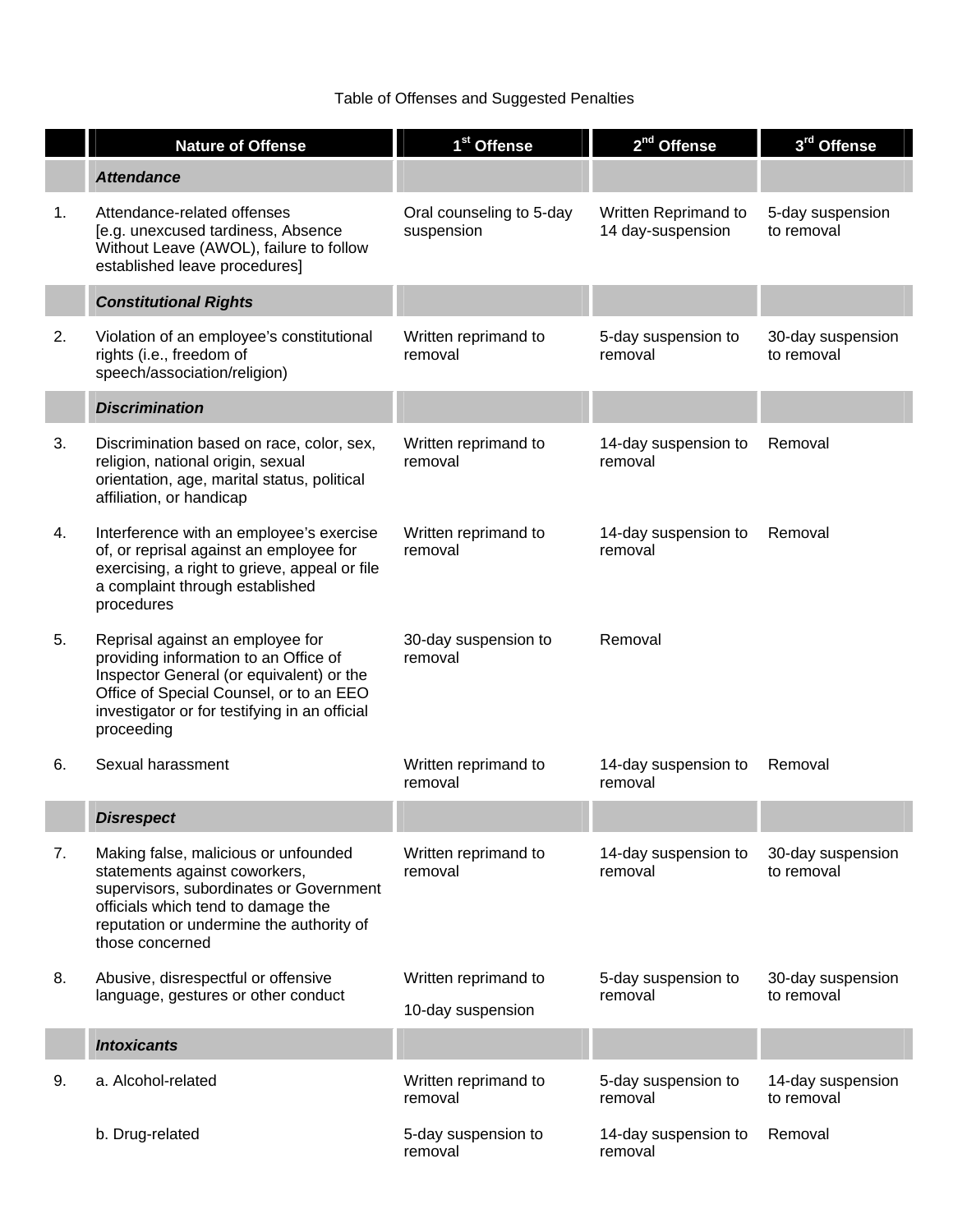|     | <b>Nature of Offense</b>                                                                                                                              | 1 <sup>st</sup> Offense                    | 2 <sup>nd</sup> Offense         | 3 <sup>rd</sup> Offense         |
|-----|-------------------------------------------------------------------------------------------------------------------------------------------------------|--------------------------------------------|---------------------------------|---------------------------------|
|     | <b>Misuse of Government Property</b>                                                                                                                  |                                            |                                 |                                 |
| 10. | Stealing, actual or attempted;<br>unauthorized possession of Government<br>property or property of others                                             | Written reprimand to<br>removal            | 5-day suspension to<br>removal  | 14-day suspension<br>to removal |
| 11. | Using Government property or<br>Government employees in duty status<br>for other than official purposes                                               | Written reprimand to<br>removal            | 1-day suspension to<br>removal  | 14-day suspension<br>to removal |
| 12. | Loss of or damage to Government<br>property, records, or information                                                                                  | Written reprimand to 14-<br>day suspension | 5-day suspension to<br>removal  | 14-day suspension<br>to removal |
| 13. | Willfully using or authorizing the use of a<br>government passenger motor vehicle or<br>aircraft for other than official purposes<br>(31 U.S.C.§1349) | 30 day suspension to<br>removal            |                                 |                                 |
| 14. | Mutilating or destroying a public record<br>(18 U.S.C. 2071)                                                                                          | Removal                                    |                                 |                                 |
|     | <b>National Security</b>                                                                                                                              |                                            |                                 |                                 |
| 15. | Action against national security<br>(5 U.S.C. 7532)                                                                                                   | Removal                                    |                                 |                                 |
| 16. | Participating in a strike, work stoppage,<br>slowdown, sickout, or other job action                                                                   | Removal                                    |                                 |                                 |
|     | <b>Political Activity</b>                                                                                                                             |                                            |                                 |                                 |
| 17. | Prohibited political activity<br>(e.g. violation of the Hatch Act,<br>5 U.S.C. § 7323 or 7324)                                                        |                                            | 30-day suspension to removal    |                                 |
|     | <b>Safety and Security</b>                                                                                                                            |                                            |                                 |                                 |
| 18. | Breach of safety regulation or practice                                                                                                               | Written reprimand to<br>removal            | 1-day suspension to<br>removal  | 5-day suspension<br>to removal  |
| 19. | Breach of security regulation or practice                                                                                                             | Written reprimand to<br>removal            | 1-day suspension to<br>removal  | 5-day suspension<br>to removal  |
|     | <b>Violations of Rules of Conduct</b>                                                                                                                 |                                            |                                 |                                 |
| 20. | Delay in carrying out or failure to carry out<br>instruction in a reasonable time                                                                     | Written reprimand to<br>removal            | 1-day suspension to<br>removal  | 5-day suspension<br>to removal  |
| 21. | Defiance of authority, disregard of<br>directive or refusal to comply with<br>proper order                                                            | Written reprimand to<br>removal            | 5-day suspension to<br>removal  | Removal                         |
| 22. | Sleeping, loafing, or failure to attend to<br>duties                                                                                                  | Oral counseling to 5-day<br>suspension     | 3-day suspension to<br>removal  | 14-day suspension<br>to removal |
| 23. | Negligent performance of duties                                                                                                                       | Oral counseling to<br>5-day suspension     | Written reprimand to<br>removal | 14-day suspension<br>to removal |